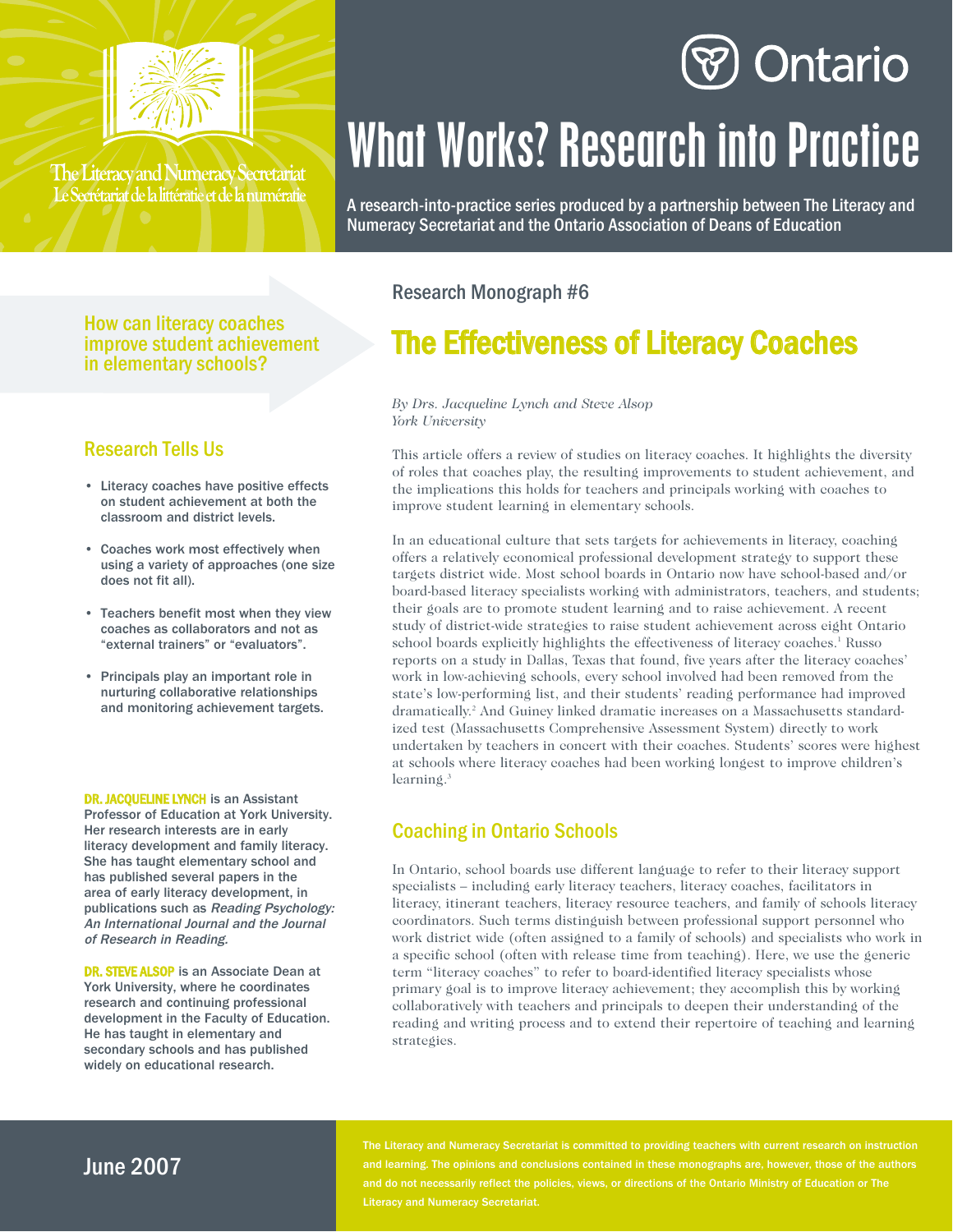

#### Successful Practices

#### Coaching in the U.S. and Canada

Hall, B. (2004, Fall). Literacy coaches: An evolving role [Electronic version]. Carnegie Reporter, 3(1), 10-19.

Ministry of Education. (2005). Multiple strategies impel Niagara Catholic Board's success. Toronto, ON: Queen's Printer for Ontario.

Peterborough Victoria Northumberland and Clarington Catholic District School Board (2006, March). Building a community of readers – one student at a time: Improving literacy in the primary years. Report to Trustees. Peterborough, ON: Author.

Poglinco, S., Bach, A., Hovde, K., Rosenblum, S., Saunders, M., & Supovitz, J. (2003, May). The heart of the matter: The coaching model in America's choice schools. Philadelphia, PA: Consortium for Policy Research in Education.



In existing research on this group, these coaches are nearly always teachers who have both content and instructional expertise in literacy. For example, early literacy teachers in Peel District School Board all have a minimum of five years of teaching experience, Ontario Additional Qualifications, and experience working with boardsupported resources such as First Steps and the AlphaKids Reading Assessment Kit. Similar profiles can be found in other school boards in the province.

The roles of literacy coaches vary considerably in assigned responsibilities and personal practices. Our recent survey of two large school boards in southern Ontario suggests that the self-assumed roles and approaches of these coaches vary greatly even within a district, with some coaches spending a significant proportion of their time working with principals, and others placing overwhelming emphasis on working with teachers and students.

The literature documents a series of successful instructional strategies adopted by coaches, such as demonstration classrooms where teachers can watch sample lessons that they can later replicate with their own students.<sup>2</sup> Symonds outlines a more common strategy, one that includes support for literacy instruction through direct, school-based work with groups of teachers; literacy coaches successfully model lessons, observe classroom instruction, and coach teachers one-on-one or in grade-level groups.4 Efficacious literacy coaching takes place on a continuous basis; involves specific examples of student work, which are closely tied to a specific curriculum and teachers' practice; and relies heavily on research on effective practices.2 The International Reading Association (IRA) highlights the role of literacy coaches in providing teachers with current research and assessment data to inform their teaching.<sup>5,6</sup>

Coaches can also work with teachers to improve their evaluation measures of children's achievement. They can meet with teachers and principals to discuss assessment data and analysis. Several states in the U.S. that have incorporated literacy coaches into schools, and have shown gains in district-wide assessments, incorporated assessment of data progress and interpretation into their professional development sessions.<sup>7</sup> Instruction for coaches is often linked to assessment. For example, some coaches assist teachers in administering diagnostic assessment measures, and using data on individual students to help teachers meet student needs.4 Assessments, including reading tests, writing samples, observations surveys, running records of students' reading behaviours, and teachers' grades, enable coaches to help teachers interpret, discuss, and choose strategies to meet children's literacy needs. The Education Quality and Accountability Office (EQAO) test scores, in conjunction with the Ontario curriculum, can provide teachers with a summative assessment of the impact coaching has had on their teaching. Accountability for coaches is often based on teacher self-assessments, such as checklists on strategies used, and coaches' surveys and journals.

Numerous benefits have been attributed to the incorporation of literacy coaches in schools and classrooms. Perhaps the most commonly hailed benefit has been the opening of classroom doors to create more collaboration and a greater sense of community among teachers in a school.<sup>2</sup> Symonds notes that while literacy coaches help teachers to formulate and attain classroom goals, they are not part of the formal process for evaluating whether these goals have been met.<sup>4</sup> Nonetheless, schools expect their involvement to yield higher scores on literacy assessment tests.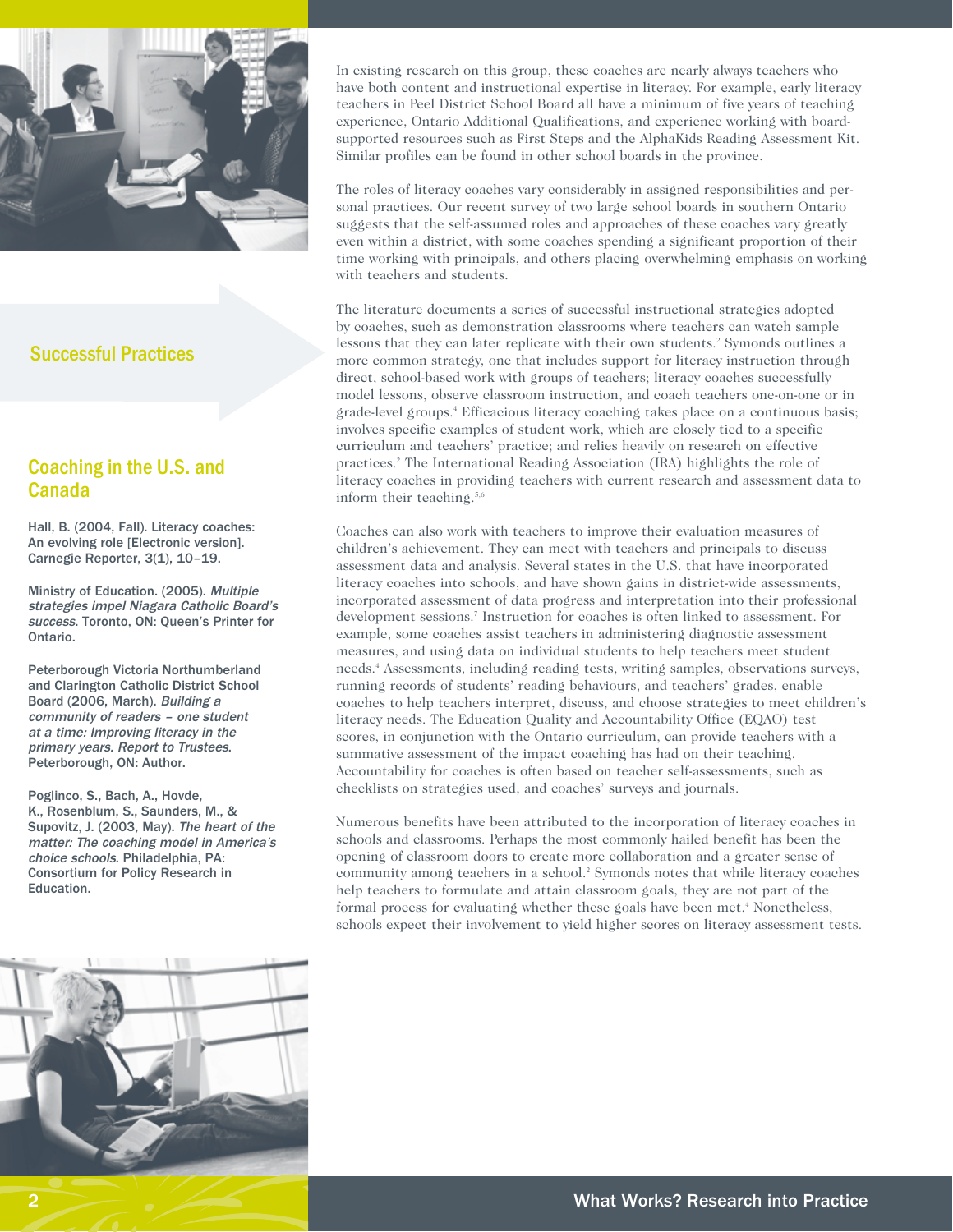#### How should teachers and principals work with literacy coaches?

Part of what makes literacy coaching effective is the collaborative relationship between coaches and classroom teachers. Literacy coaches need to know how to support teachers effectively:

*"In order to assist teachers' delivery of effective instruction, reading coaches must learn what to pay attention to, and how to interact with teachers' statements, beliefs, and instructional behavior."*<sup>8</sup>

As in other effective communication processes, coaches must first acknowledge teachers' areas of strength and then focus specifically on what needs to be done to improve the success of students.

Despite the effort that coaches bring to their role, it is crucial that teachers are also willing to consider alternative ways of teaching to increase students' literacy success. In order to accomplish this, there are specific steps teachers can take to make their relationships with coaches effective. Teachers should view these relationships as collaborative and non-evaluative. Instead of looking to coaches for all the answers, teachers should evaluate their own decisions and reflect on why those decisions were made.<sup>8</sup> Coaches make informed recommendations and provide modelling of effective practice as well as the use of materials, but it is necessary that teachers view the solutions as coming from themselves. Then, teachers will view the coach not as an evaluator, but rather as a collaborator who shares their goal of improving children's achievement.<sup>6</sup> Coaches can help establish a plan for teachers, but it is the teachers' responsibility to make changes and reflect on them.<sup>8</sup>

Teachers should share student progress and areas of persistent difficulty. Coaching is about helping teachers improve; strategies are part of the process. To help minimize confusion over responsibilities in the collaboration process, it is is important that teachers understand the role of literacy coach, Further, teachers should attend sessions that introduce these expectations and responsibilities. There is a need for both collaboration with classroom teachers and skillful evaluation of the curriculum to make the role of the literacy coach most effective.

Principals can support the collaborative relationship between teachers and coaches by organizing meetings to clarify the roles of each and to monitor progress. Principals can provide resources, such as materials, and organize time schedules for teachers.7 Principals can also identify performance targets and long-term literacy goals, and collaborate with teachers and coaches to create strategies for attaining these goals.

#### **Conclusions**

Literacy coaches play an important role in elementary schools. The preceding research outlines some of the benefits they provide. The effectiveness of coaches is often determined by the relationships they establish with classroom teachers and principals. This research points to a number of implications for educational practice.

1. There is much literature that highlights the positive effects of literacy coaches – at both the classroom and the district-wide level. Evidence suggests that literacy coaches work most effectively when utilizing a variety of approaches (one size does not fit all). The literature contains an abundance of examples of different support roles. Rather than adopting a pre-determined, centralized approach without regard for the specific context, it is important to allow collaborative practices to evolve locally, within the broad confines of the role. Such practices should not only be sensitive to research and district-wide policy, but also recognize the short- and long-term needs and desires of individual schools, classrooms, teachers, and students.

#### Literacy Coaches ...

- Work closely with teachers and principals
- Adopt a wide range of instructional strategies
- Help connect teachers with research and assessment data

#### Teachers ...

- View relationship as collaborative
- Incorporate agreed-upon strategies
- Reflect on practices and changes made
- Report students' progress/areas of difficulty

#### Principals ...

- Support locally-defined roles
- Nurture a collaborative relationship
- Monitor ongoing assessments and identify performance targets
- Provide leadership, knowledge and support



3